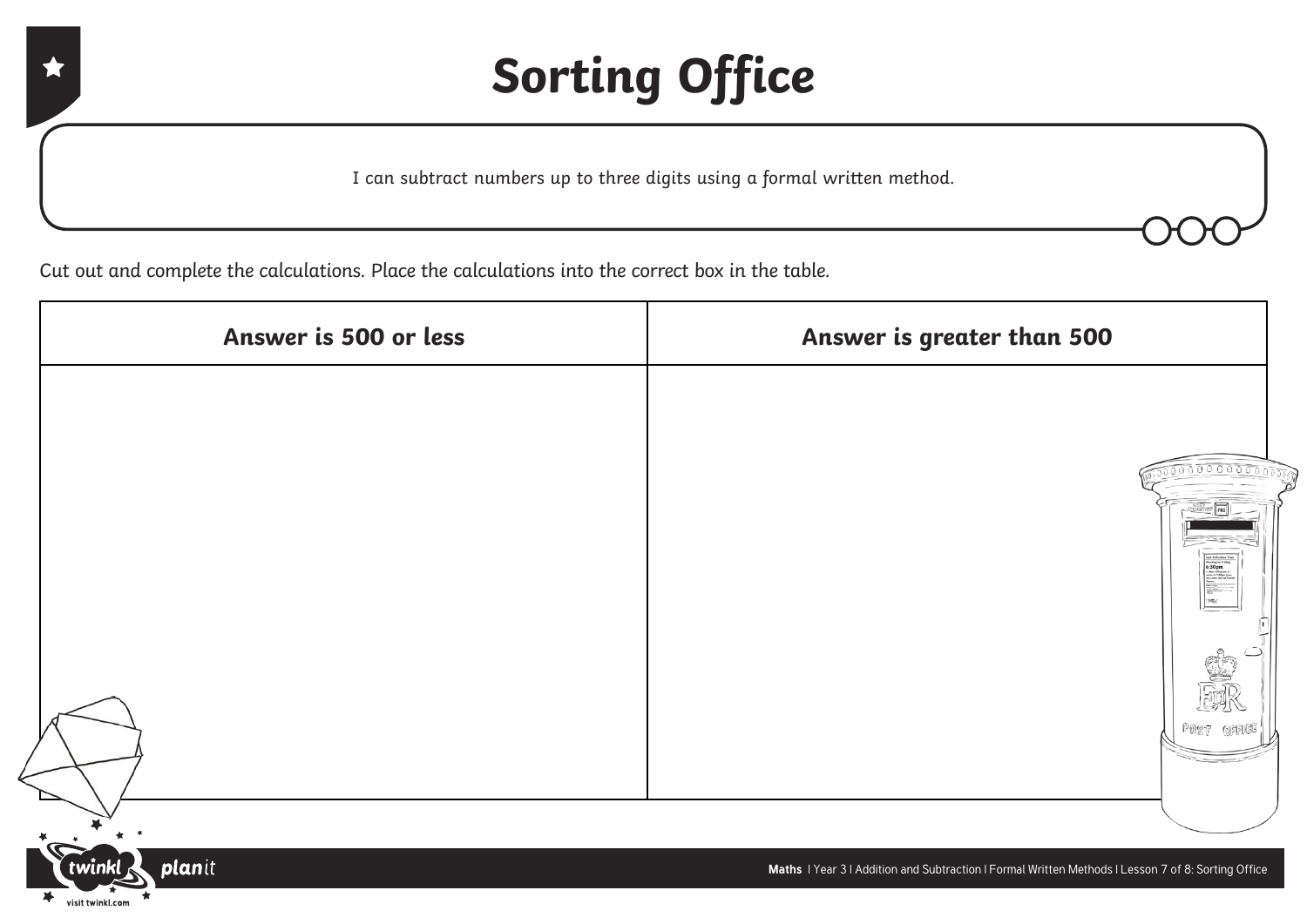| 355                                                                             | 787    | 625                                                                                                |
|---------------------------------------------------------------------------------|--------|----------------------------------------------------------------------------------------------------|
| $-246$                                                                          | $-329$ | $-416$                                                                                             |
|                                                                                 |        |                                                                                                    |
|                                                                                 |        |                                                                                                    |
| 732                                                                             | 758    | 756                                                                                                |
| $-117$                                                                          | $-329$ | $-438$                                                                                             |
|                                                                                 |        |                                                                                                    |
|                                                                                 |        |                                                                                                    |
| 566                                                                             | 873    | 754                                                                                                |
| $-237$                                                                          | $-236$ | $-235$                                                                                             |
|                                                                                 |        |                                                                                                    |
|                                                                                 |        |                                                                                                    |
| 685                                                                             |        |                                                                                                    |
| $-257$                                                                          |        |                                                                                                    |
|                                                                                 |        |                                                                                                    |
| $\begin{array}{ccc}\n\ast & & \ast & \ast \\ \ast & & \ast & \ast\n\end{array}$ |        |                                                                                                    |
| planit<br>$\check{\mathbf{r}}$ twinkl                                           |        | Maths I Year 3 I Addition and Subtraction I Formal Written Methods I Lesson 7 of 8: Sorting Office |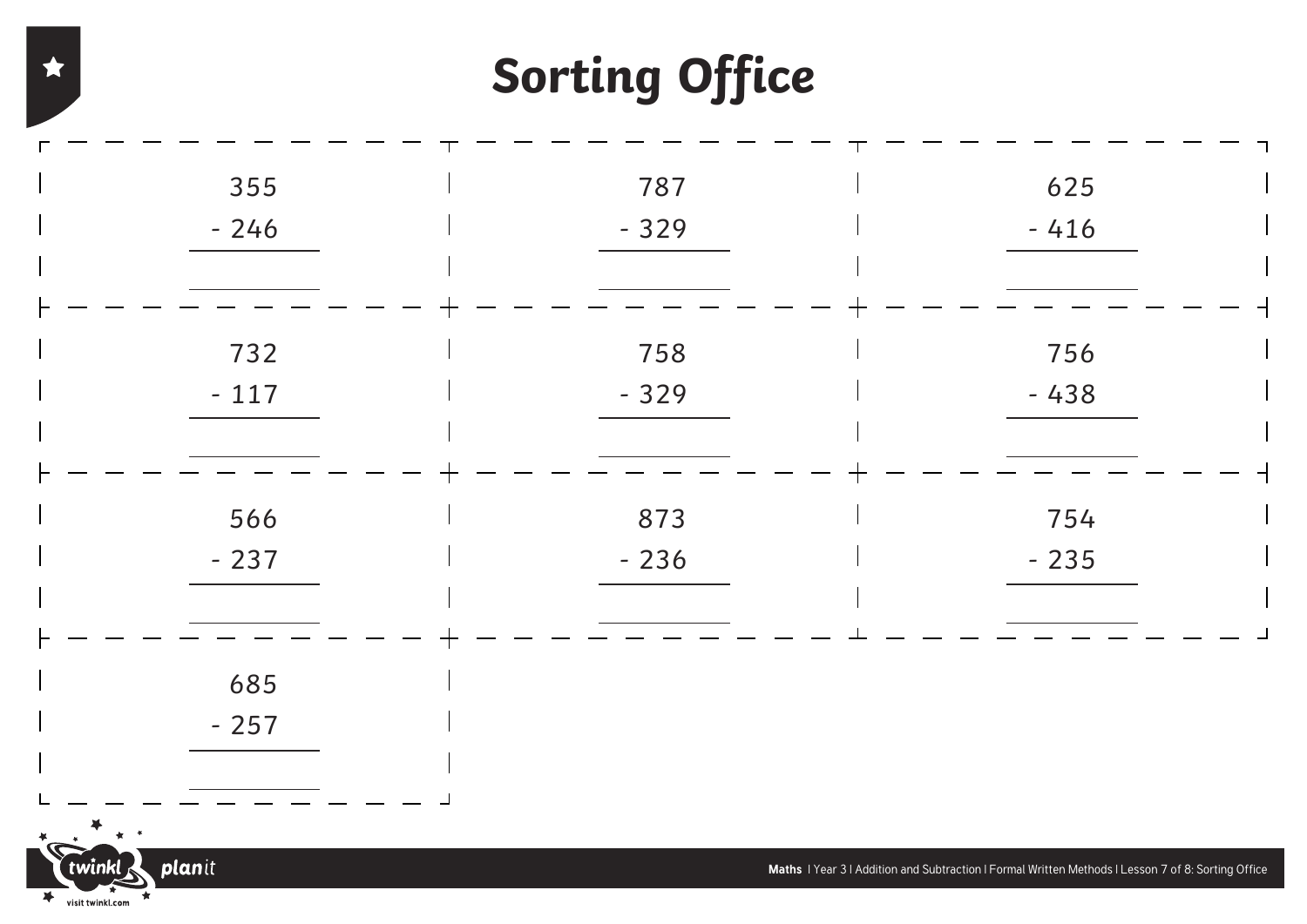#### Sorting Office **Answers**

Cut out and complete the calculations. Place the calculations into the correct box in the table.

| Answer is 500 or less | Answer is greater than 500 |
|-----------------------|----------------------------|
| $625 - 416 = 209$     | $754 - 235 = 519$          |
| $756 - 438 = 318$     | $873 - 236 = 637$          |
| $566 - 237 = 329$     | $732 - 117 = 615$          |
| $355 - 246 = 109$     |                            |
| $787 - 329 = 458$     |                            |
| $685 - 257 = 428$     |                            |
| $758 - 329 = 429$     |                            |
|                       |                            |
|                       |                            |
|                       |                            |
|                       |                            |
|                       |                            |
|                       |                            |



 $\star$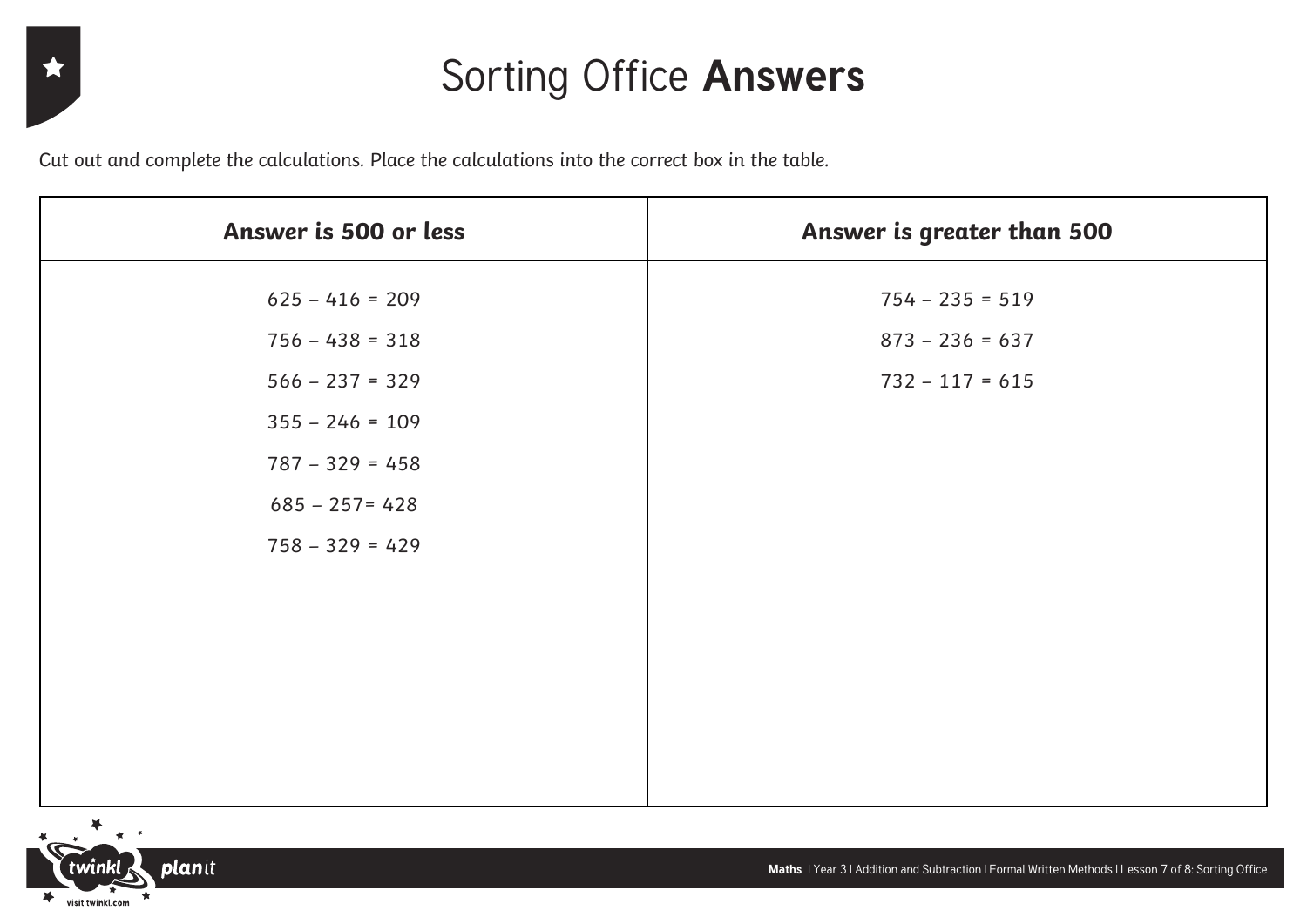

I can subtract numbers up to three digits using a formal written method.

Cut out and complete the calculations. Place the calculations into the correct box in the table.

|                       | Answer is 400 or less | Answer is greater than 400                                                                                                                                                                                                                                    |
|-----------------------|-----------------------|---------------------------------------------------------------------------------------------------------------------------------------------------------------------------------------------------------------------------------------------------------------|
| Odd<br>answer         |                       | 10000000                                                                                                                                                                                                                                                      |
| <b>Even</b><br>answer |                       | Leaf: Collection Views<br>Manding to Friday<br>6:30 pyrs<br>$\begin{array}{l} \textbf{6:30\,pm\,0} \\ \textbf{6:30\,pm\,0} \\ \textbf{6:4:4:720\mu\text{m} \text{ in} \\ \textbf{6:4:8:8:8:8} \\ \textbf{6:4:8:8:8} \end{array}$<br>圖<br>eis<br>$POST$ OFFICE |

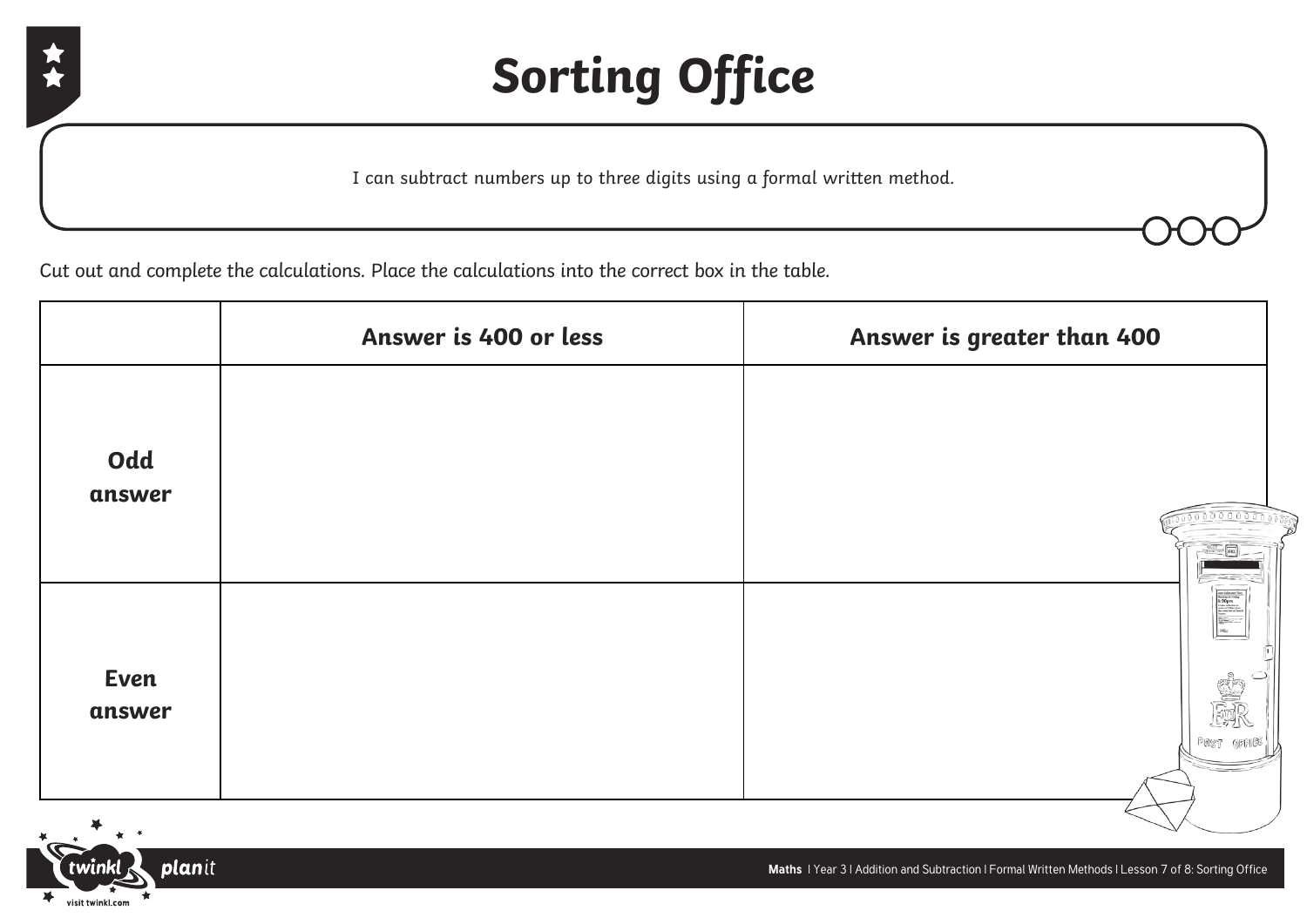大女

| $586 - 258 =$                                   | $485 - 137 =$ | $697 - 249 =$                                                                                      |  |
|-------------------------------------------------|---------------|----------------------------------------------------------------------------------------------------|--|
| $582 - 154 =$                                   | $763 - 138 =$ | $563 - 349 =$                                                                                      |  |
| $872 - 217 =$                                   | $683 - 125 =$ | $768 - 553 =$                                                                                      |  |
| $973 - 245 =$                                   |               |                                                                                                    |  |
| twinkl<br>planit<br>$\bigstar$ visit twinkl.com |               | Maths   Year 3   Addition and Subtraction   Formal Written Methods   Lesson 7 of 8: Sorting Office |  |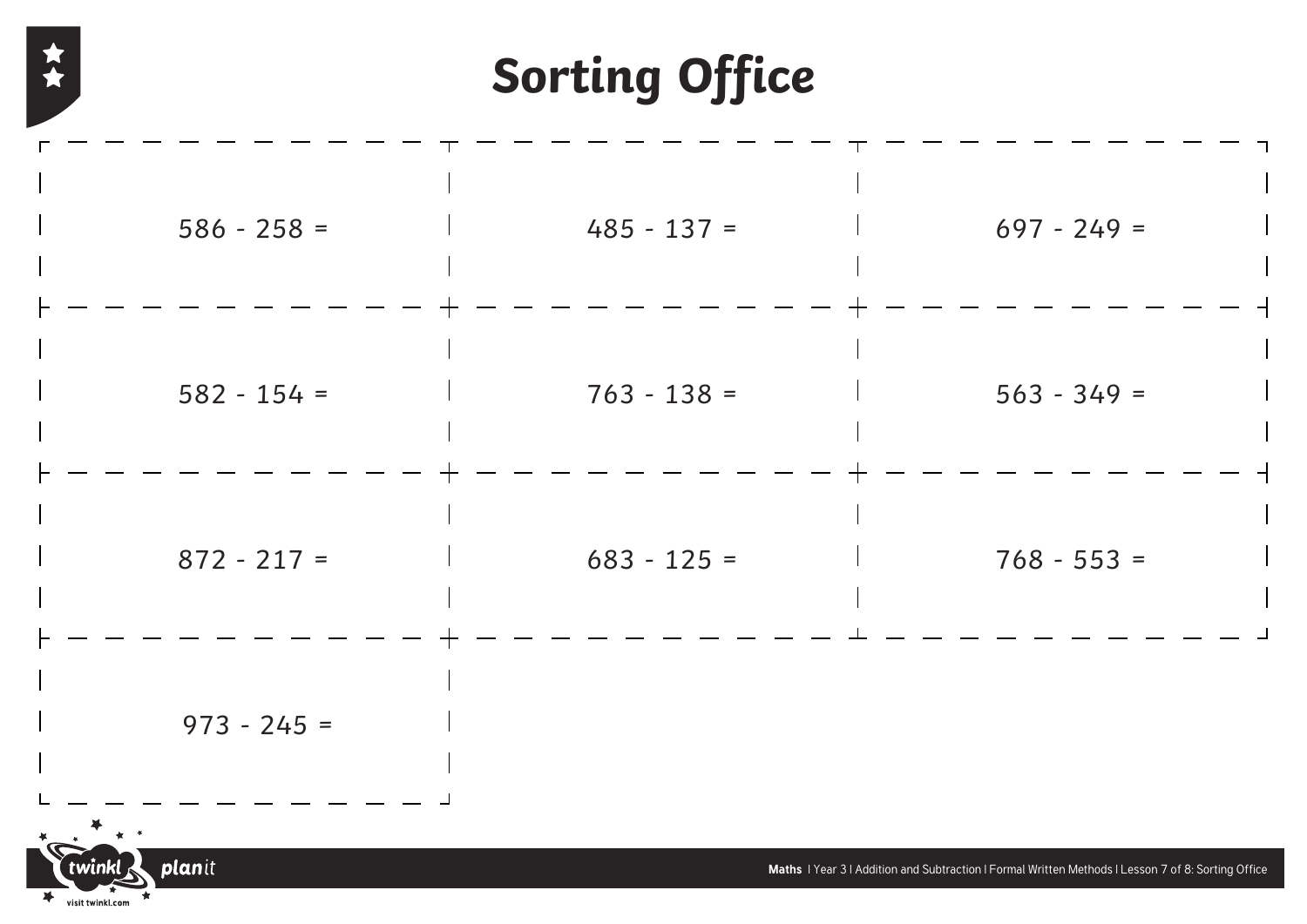

#### Sorting Office **Answers**

Cut out and complete the calculations. Place the calculations into the correct box in the table.

|                       | Answer is 400 or less                                       | Answer is greater than 400                                                       |
|-----------------------|-------------------------------------------------------------|----------------------------------------------------------------------------------|
| Odd<br>answer         | $768 - 553 = 215$                                           | $763 - 138 = 625$<br>$872 - 217 = 655$                                           |
| <b>Even</b><br>answer | $586 - 258 = 328$<br>$485 - 137 = 348$<br>$563 - 349 = 214$ | $697 - 249 = 448$<br>$582 - 154 = 428$<br>$683 - 125 = 558$<br>$973 - 245 = 728$ |

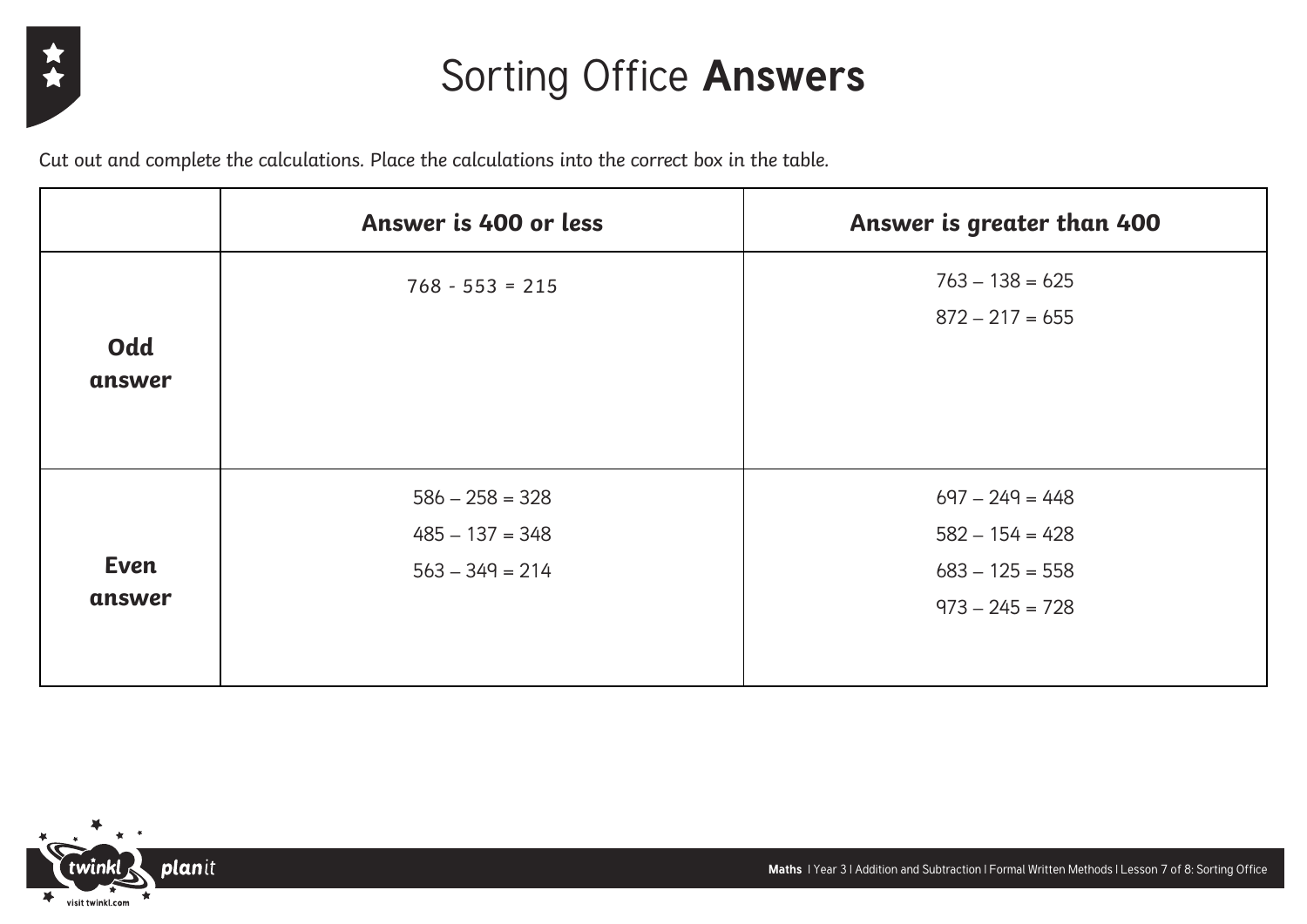



I can subtract numbers up to three digits using a formal written method.

Cut out and complete the calculations. Now choose what types of groups to have in the table. Place them in the correct place.

|  | <b>COLORED FRE</b>                                                                                                                                                                                                                                                                                                                                                             |
|--|--------------------------------------------------------------------------------------------------------------------------------------------------------------------------------------------------------------------------------------------------------------------------------------------------------------------------------------------------------------------------------|
|  | $\begin{tabular}{ c c c c } \hline \rule{0pt}{2.5ex} \rule{0pt}{2.5ex} \rule{0pt}{2.5ex} \rule{0pt}{2.5ex} \rule{0pt}{2.5ex} \rule{0pt}{2.5ex} \rule{0pt}{2.5ex} \rule{0pt}{2.5ex} \rule{0pt}{2.5ex} \rule{0pt}{2.5ex} \rule{0pt}{2.5ex} \rule{0pt}{2.5ex} \rule{0pt}{2.5ex} \rule{0pt}{2.5ex} \rule{0pt}{2.5ex} \rule{0pt}{2.5ex} \rule{0pt}{2.5ex} \rule{0pt}{2.5ex} \rule{$ |
|  | ſĩ<br><b>REGIS</b>                                                                                                                                                                                                                                                                                                                                                             |
|  | 廊<br>$P$ 087 (UFFICE                                                                                                                                                                                                                                                                                                                                                           |
|  |                                                                                                                                                                                                                                                                                                                                                                                |

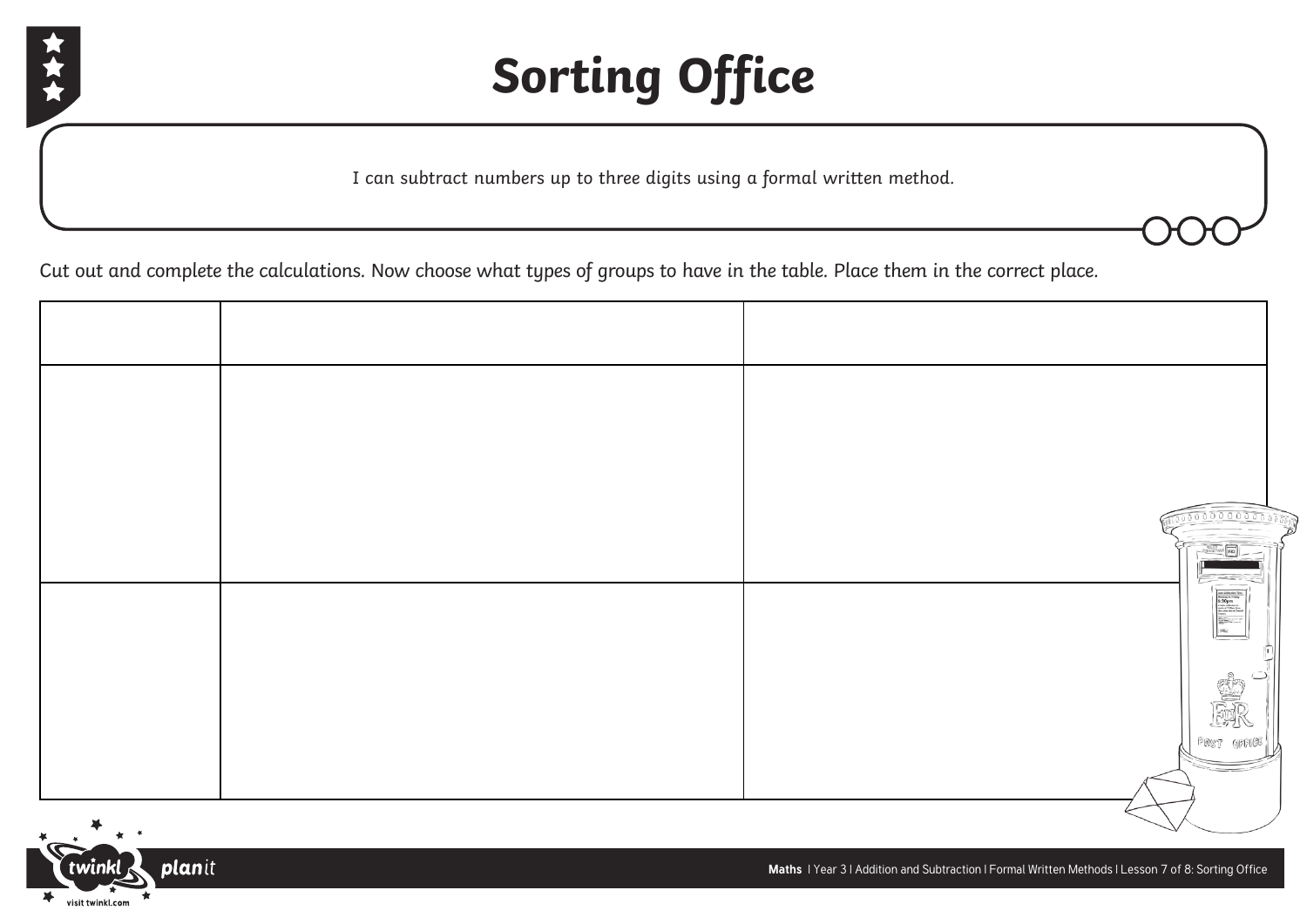

| $867 - 385 =$                                                                                            | $694 - 359 =$ | $793 - 257 =$                                                                                      |
|----------------------------------------------------------------------------------------------------------|---------------|----------------------------------------------------------------------------------------------------|
| $485 - 296 =$                                                                                            | $724 - 369 =$ | $568 - 259 =$                                                                                      |
| $658 - 364 =$                                                                                            | $745 - 586 =$ | $836 - 358 =$                                                                                      |
| $583 - 235 =$                                                                                            |               |                                                                                                    |
| $*$ $*$ $*$<br>planit<br>$\check{\mathbf{I}}$ twinkl $\mathbf{\mathbf{I}}$<br>大<br>¥<br>visit twinkl.com |               | Maths I Year 3 I Addition and Subtraction I Formal Written Methods I Lesson 7 of 8: Sorting Office |